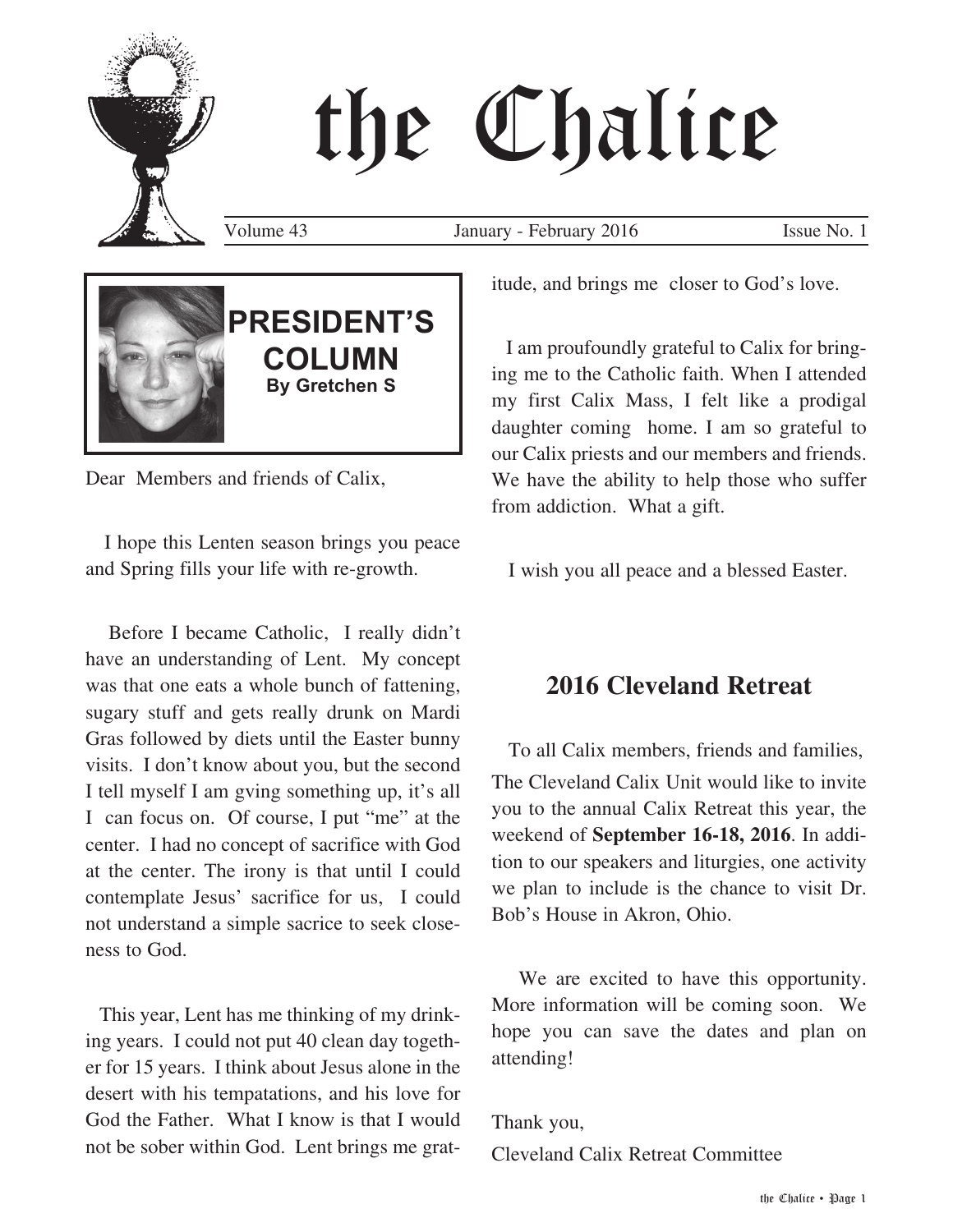

# **CHAPLAIN'S CORNER**

**Fr Duesterhaus**

My Dear Friends,

 For this powerful season of Lent, I offer you this poem for your reflection.

# **Lift Me, Lord**

 Lift me, Lord, for I fall and nothing stays me, loveless and heedless, without faith or fear. I long to rise but lie unmoving here: the very self that wishes disobeys me.

 Though one, my self divides and then betrays me: at once both dead, alive; sad, full of cheer; not able - though I can - to persevere, I flee the sin that tangles and delays me.

 So obstinate am I, so steeled in will, that fear of being lost and fear to lose you have never yet dissuaded me from ill.

 Work, then, your power and mercy so I choose you, since I know some who mend each day - and still find in myself but fresh desire to bruise you.

Miguel de Guevera, *a 17th century Spanish monk*



# **May the anticipation of the Risen Christ build in you. 2015 Year End budget**. The Board was able

to finish the year with \$100 dollars of income over expenses and a full prudent reserve. We are grateful for a generous contribution of \$2000. Hopefully, you'll recognize that without gifts above our meager dues, we'd soon be operating in the red. Back over 20 years ago when I was drinking, I'd pay over \$25 for a bottle of Scotch, so the dues to Calix seem, to me at least, a trivial sum compared to the benefits derived. Gratitude gifts to our Society are always appreciated.

 **2016 Cleveland Retreat.** The Cleveland Committee has submitted their invitation to you in this issue. I personally apologize for the date change from what was announced last issue and hope this announcement is early enough for changes to your personal calendar.

 **Seeking nominations for Board of Director Nominations.** Requirements: a) Dues paying members of Calix, b) able to give about 1 hour per month for conference calls for Board Meetings. Send nominations to my attention drmikesanders@gmail.com

 **Next issue.** The Board will be announcing the nominations for President and Vice-President in the next issue. Those nominated will have their biosketch in The Chalice. The Board extends its appreciation to those willing to serve.

 **Fr. Doug's submission.** We are pleased to publish the first of two personal accounts from the Chaplain of the Grey's Ferry (Philadelphia) group. May God continue to bless the ministry of Fr. Doug.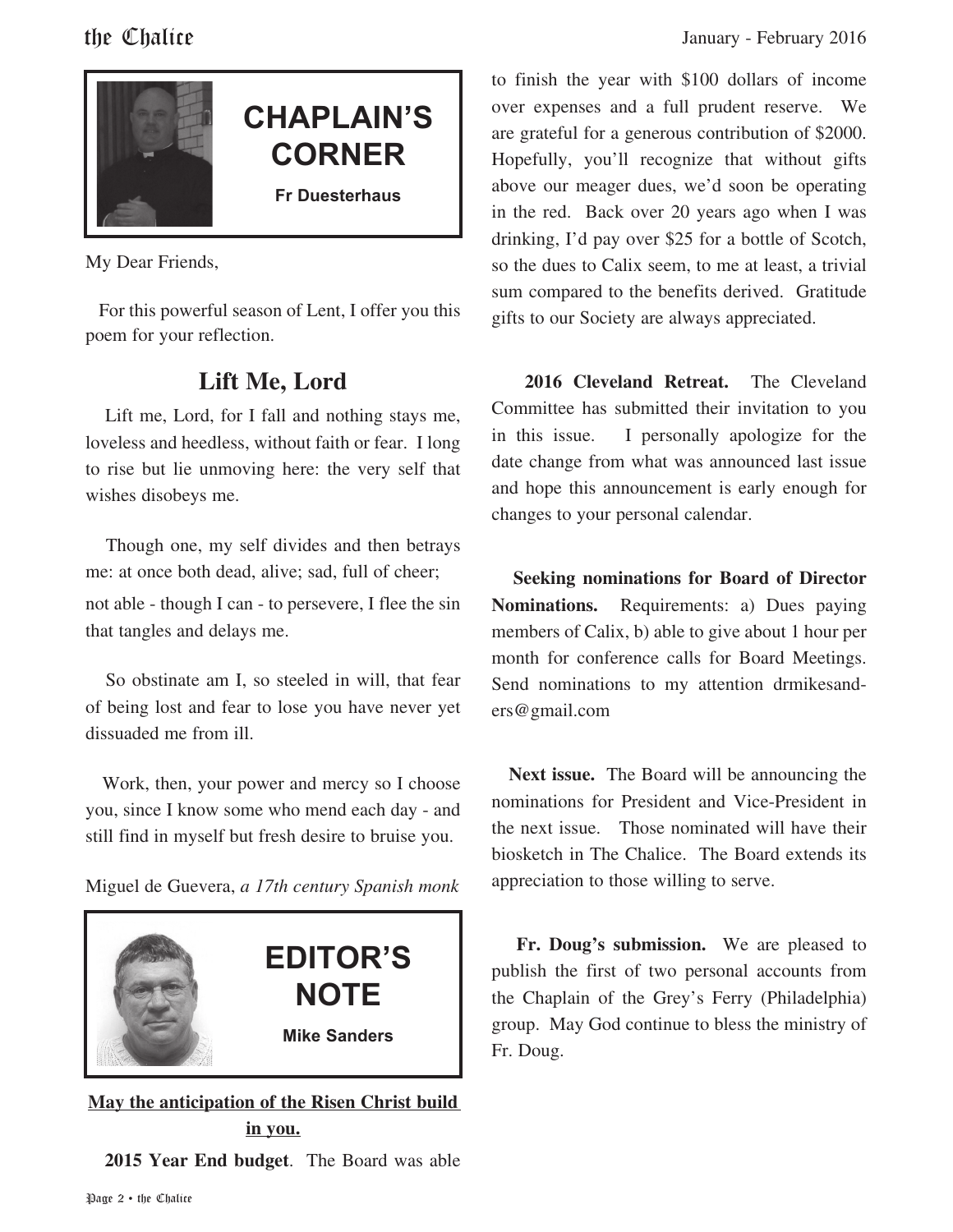# **Roping In**

*Bruce G., Vice-President Calix*

 Many years ago, while I was still a teenager and learning to be an officer, the US Army sent me to its Northern Warfare School in Fort Greely, Alaska. Those of us selected to attend the summer course spent a week on the Tanana River, a week on Gulkana Glacier and a week of basic mountaineering. The idea behind the three-stage training was to expose us to the basic technical skills required to perform a simple tactical mission. If given the mission to set up a forward operating base on the side of a mountain, we could proceed by, firstly, navigating up a river on long boats and establishing a base camp; secondly, ascending and traversing the lower elevations by moving on glaciers; and thirdly, ascending to our position on the higher elevations using technical rock climbing skills. Such an operation is simple in concept, but physically grueling to carry out in the freezing rain and snow of the Alaskan wilderness.

 For whatever reason, this memory bubble surfaced just before Mass the Sunday after Christmas. The night before, a Calix friend had texted me, suggesting I read Romans 12:2, scripture unfamiliar to me. The passage read: "Do not be conformed to this world, but be transformed by the renewal of your mind, that you may prove what is the will of God, what is good and acceptable and perfect." As a Calix member, what is "good" is sobriety navigating my way off the river of denial to base camp - through continued membership in AA, Al-Anon, or both fellowships. Like gaining elevation on hard, glacial snow and ice, our Calix Credo reminds me that "our

second stated purpose is to promote the spiritual development of our membership." That seems "acceptable." The Credo does not stop with spiritual development, but continues to the high ground of "the sanctification of the whole personality of each member." Seems perfect, sanctification likened to ascending the Holy Mountain of God; makes me think of that everyman, St. Peter, at the Transfiguration. It has been written that the Spiritual Life proceeds through three stages: Purgation, Illumination, and Union. All three stages are accessible via working our "good and acceptable and perfect" recovery program, enhanced through Calix and the practice of our Catholic Faith.

 The Credo also emphasizes "our membership" and "each member," and as I continued reading Romans 12, I learned that "...we, though many, are one body in Christ, and individually members of one another." Back in the Army, when we were traversing the glacier, we all "roped in" together. Even though we spaced ourselves out while walking single-file (setting boundaries) we stayed connected via our climbing ropes, in case a snow bridge were to give way under someone. Rather than the unfortunate individual being killed by falling into a deep crevasse, the rest of the roped-in team would arrest the fall and pull the person to safety. In our Calix group, time and again, these compassionate "prayer ropes" have arrested a fall. More than one of us has been pulled to safety, even as we continue our climb.

 It's an unfathomable, merciful, blessing to be part of a Calix ascent team.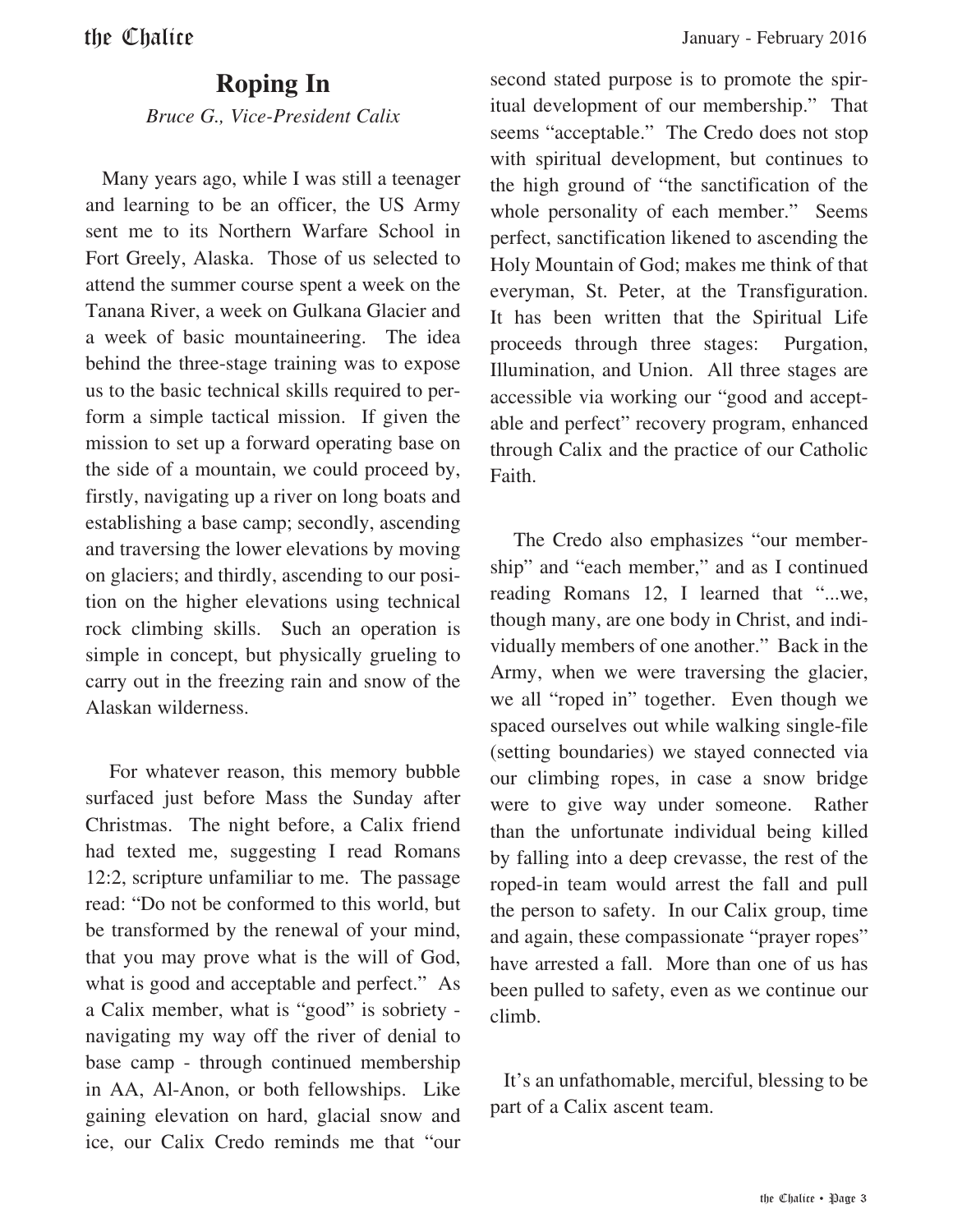# **A Witness of Divine Mercy**

*Fr. Douglas McKay Chaplain, Grey's Ferry Unit*

 Once upon an Advent time, I received a Christmas card from a friend referring to the Savior's birthday. On it in the midst of the decorative colors, I read: "He came to pay a debt He did not owe, because we owed a debt we could not pay."

 How true, I thought. "For God loved the world so much that He gave His only Son, so that everyone who believes in Him might not perish but might have eternal life."

 However, we simply must believe and trust in the merciful mission of His Son and Holy Spirit to save us from our sins, to destroy our death, and to bestow upon us eternal life that is God's life.

 During the Jubilee Year of Mercy, I write the following conversion story about Carl U who did believe and trust in God's merciful mission for him.

 Carl, our wayward candidate, first came to Our House Ministries to be a resident at our Venerable Matt Talbot Recovery Home right before Pope Francis' visit to Philadelphia at the end of September, 2016. He had burnt all his bridges and had no place else to go. After only a few days living with us, he needed to be rushed to the Methodist Hospital with liver, heart, and lung ailments stemming from his long term drug use and abuse. During the papal visit, he suffered a heart attack and died. Strenuously, the medical professionals worked on his dead body, broke his ribs, and resuscitated him back to life.

 Soon after the 'Back to Life' episode, Hughie, one of our house managers, met me on the steps outside of our Talbot House. Smoking like a choo choo train, he nervously said, "Father, you better get to Carl. He's in a coma… The doctors don't give him much time."

 Changing my daily agenda, I drove to the hospital praying for him and thinking *if you want to*  *make God laugh tell him your plans.* Walking into the Intensive Care Unit, I found our resident just coming out of his coma, but on oxygen and other medical hook-ups. Reclining in bed and breathing heavily, he was peeking at the papal visit on television.

 "Hi, Carl, God wanted me here with you today rather than there with the pope," I said pointing at the TV set.

 He smiled and moaned, "Ohh… thanks, Father, for coming.

"How are you feeling?"

"I'm afraid."

 "Tell me about it," I said, sitting down next to him.

"I'm afraid to die, because of my sins."

 "Hey, Carl, we're all sinners. Just as G K Chesterton said, 'We're all in the same boat, and we're all sea sick.' We need a redeemer, and we got one. I told you about the book I'm going to write, didn't I? Remember, my title?"

 "Oh yeah, I remember, he said. "I'm not Ok, and You're not OK, but that's OK, by Father McKay," he said, cracking a smile.

 "That's right." Showing him the crucifix at the end of my rosary, I continued, "One Cross plus three nails equals *four-given*, so come off the cross, will ya, we need the wood."

 Groaning and trying to smile, he said, "I hear you, Father, but I'm still afraid."

 "Well, we'll take care of that," I said. Pulling out my stole, I placed the Blessed Sacrament on his chest and ministered the sacraments, including the Plenary Indulgence and a special blessing with a second class relic of Venerable Matt Talbot.

 The relic was a piece from my larger portion of the holy man's Third Order Franciscan habit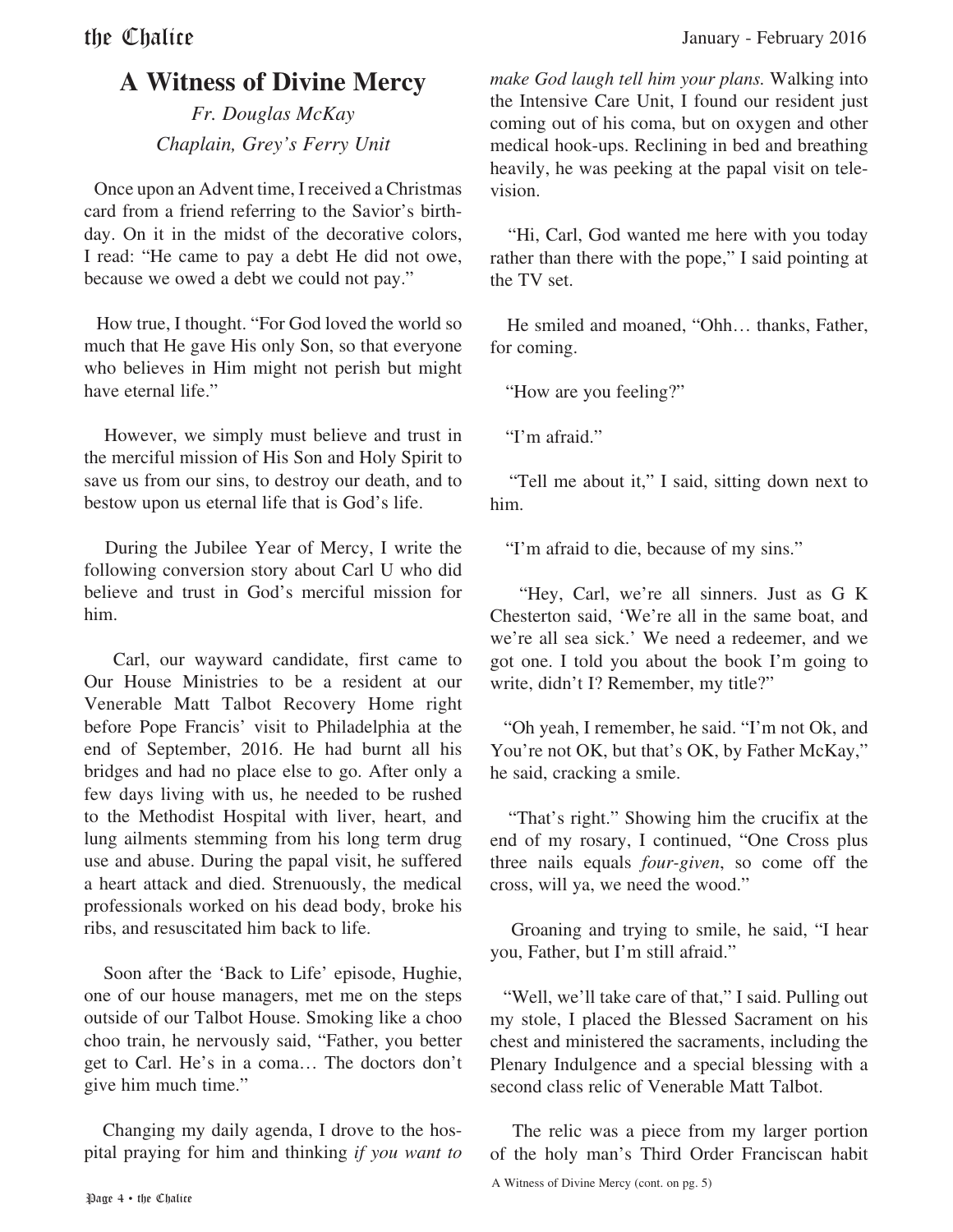A Witness of Divine Mercy, (cont. from pg. 4)

which he wore at all the monthly religious meetings in Dublin, Ireland. Father Brian Lawless, the Vice Postulator for Matt's canonization, presented it to me on his visit to Our House Ministries. Also, his Franciscan habit was the burial garment of *the saint to be someday*. What a treasure!

 After the prayers, Carl said, "Father, I'm not afraid anymore. You gave me great peace."

 "Is it I, or is it Thy?" I said. "Is it me, or is it Thee?" Gazing into his serene eyes, I whispered, "It is the King of Peace…. All your sins are a drop in the ocean of His Mercy."

 I could see a great serenity over him as a tear trickled down his cheek. "I know it," he said, "I really feel Him now."

 For a while we sat watching and listening to the Holy Father. Standing up and ready to leave, I thought of the possibility that I would never see him alive again in this world. Looking into his twinkling eyes, I said, "Carl, do me a favor?"

"Anything for you, Father."

 "Well, when you see Jesus in heaven, put in a good word for me and our ministry, will you?"

"You betcha," he said. "I love you, Father."

"I love you too, Carl."

 The next day he came out of Intensive Care, the following day, he came home to be with us. We could hardly believe it. Although he needed oxygen a few times a day, he called himself a Matt Talbot miracle and so did our recovering community.

 For the next few months, Carl devoutly lived his new life in Christ like no other resident before him. Not able to sleep so well, he would go to our chapel in the early hours of morning and pray the rosary, read his spiritual books, and meditate. He attended Adoration, Benediction and Mass almost daily, he was faithful to the Sacrament of Reconciliation, and he even became a lector and altar server for Our House Ministries.

 Every Tuesday evening, Carl attended our Calix meeting that begins with the Angelus, the Matt Talbot prayers, and of course, the Eucharistic celebrations that brings heaven down to our world for us. At the meeting itself, he liked sharing parts of his conversion story and testifying, with assurances and convictions, that he was indeed a Matt Talbot miracle.

 In our recovery home, our enthusiastic resident kept busy. He didn't have much physical strength, but he had a whole lot of spiritual energy. As sick as he was, he ran errands, shopped for food, and he cooked for us.

 After our AA meetings, Good News at Noon, he would drape his apron and barbeque for us. How, in a cloud of smoke, he would flip those hamburgers! On Sundays he would prepare and serve an Italian dinner for our community—without the wine of course. I always took great delight watching him seeing us enjoying our fine meals. He loved 'Giving Back'!

 And then suddenly one day, right before Christmas, Carl got sicker. Our residents, acting just like his family members, waited on him hand and foot—caring dearly for him. It was heart wrenching watching him becoming sicker and weaker. At his last Sunday dinner with us, he talked about preparing the 'Seven Fishes' for our New Years supper. For days we talked about it, smacking our lips, and whetting our appetites.

 Unfortunately, a few days after Christmas, Carl needed to be hospitalized again. Our hearts dropped with him. So much did he want to continue his good works and stay home with us.

 Later, Hughie informed me that he had slipped into another coma and that it didn't look good. On New Years day I arrived at the Jefferson Hospital to minister the last sacraments to him. Walking into his room, I saw him sitting up—out of the coma. Seeing me, he smiled and said, "Im ready,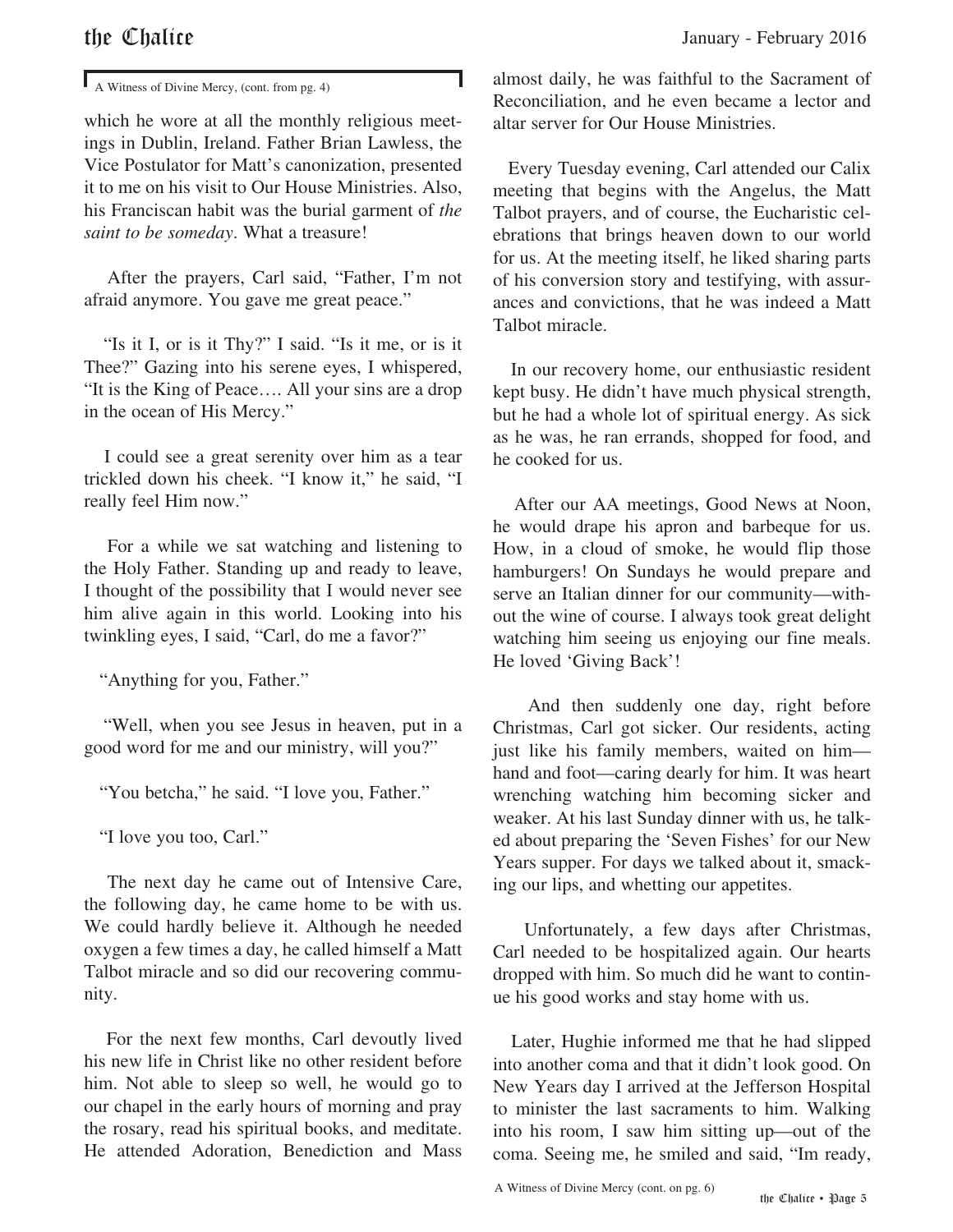A Witness of Divine Mercy, (cont. from pg. 5)

Father."

"For the sacraments?" I asked.

 "To die and meet God," he said. "And I'm not afraid."

 Just then his nurse came into the room. We talked to her about the fun times and dinners at the Talbot House. After a few laughs, I could see Carl nodding and drifting off. Fearful that he was slipping back into the coma, I immediately began the prayers. When it came time for him to receive the Holy Eucharist, I somehow knew that this would be the Holy Viaticum, his Last Holy Communion, and the Real Meal to nurture and strengthen him for his heavenly journey home.

"Body of Christ," I said.

Beaming, he responded, "Amen."

 Reverently, he stuck out his tongue. Receiving the sacred Host, he fell back, tasting—I could see—the sweetness of the Lord.

 Blessing him with my relic, as I have done so many times, I realized more than ever that he was indeed a Matt Talbot miracle.

We hugged and said our good-byes.

 "I love you, Carl…. Put that good word in for us, will you?"

 "You got it, Father, and I love you too…. Tell the guys I said 'hi' for me."

 Then he drifted off resting with the Holy Viaticum.

 The next day, January 2, 2016, our beloved Carl drowned in the Ocean of Divine Mercy.

 At the funeral Mass during the homily, I likened our departed beloved brother to the 'Good Thief,' Saint Dismas, who on the cross next to Jesus reconciled with God and stole heaven at the very end of his life. Not only did Carl reconcile with God, but he also reconciled with the community, with his loved ones, and especially, with his brothers.

 Shortly after the funeral, Carl's graduation ceremony as I called it, I received a letter from one of his brothers. In part, with permission from him, I quote his heartfelt words that emphasizes our ministry Works of Mercy, but even more so, Divine Mercy Itself:

### *Dear Father Doug,*

 *Once again, I want to take the opportunity to extend to you my heartfelt gratitude… It was very comforting, in this time of sorrow and grief, to hear what a positive influence that Carl had been on others for the last months of his earthly life. To be quite honest, my other brother and I had feared that such a transformation would never be possible, due mainly to the dark path which Carl had been on for much of his life.*

 *However, thanks to you and to Our House Ministries, it did indeed occur and Carl, who embodied the biblical Prodigal Son like no one else I've ever known, was able to return to the Lord in good graces. Thank you … you gave me my brother back and I was able to see him in a way which I had been unable to for over thirty years. As a result, you and your ministry will always have my deep and sincere gratitude….* 

### *God Bless You!!!*

 Because of God's jubilee mercy and transforming love, Carl died a happy, a holy, and a spiritually healthy death. He gave Jesus permission to pay the debts he could not pay. Between the Hearts of Jesus and Mary, I do believe, our beloved brother made it home to heaven to put a good word in for me and for Our House Ministries. And to be for us 'Our Venerable Matt Talbot Miracle'.

Truly, Carl was *A Witness of Divine Mercy.*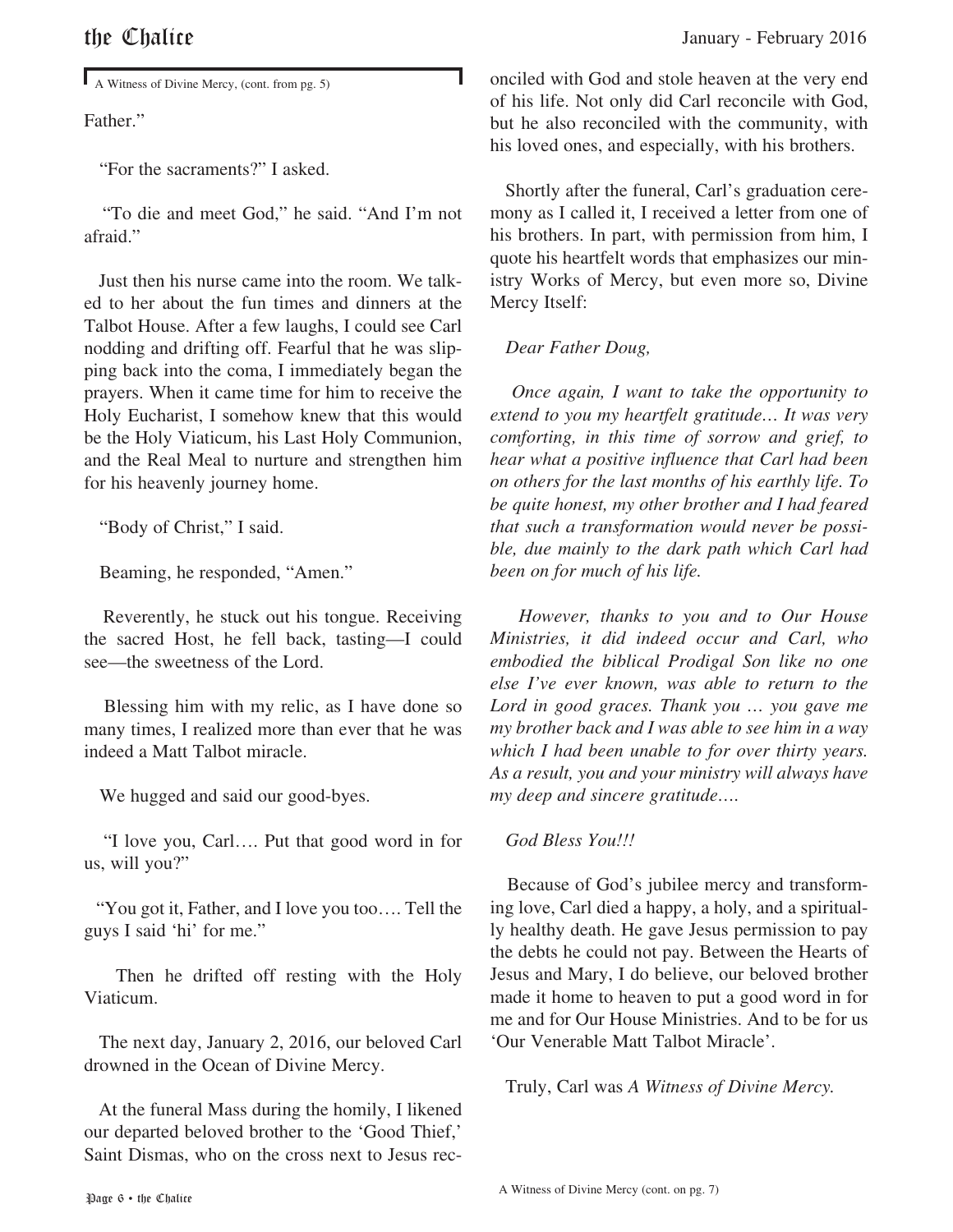# **2015 Eternal Rest Granted to Them**

Rev. Cornelius Carr, SJ Pat Hewitt John Leuzzi Joe McGehrin Jim O'Keeffe Mary Reardon Billy Wagner

*"We must say many prayers for the souls of the faithful departed, for one must be so pure to enter heaven"- St. John Vianney*

| Calix Society                         | Date: $\frac{1}{\sqrt{1-\frac{1}{2}} \cdot \frac{1}{2}}$       |  |
|---------------------------------------|----------------------------------------------------------------|--|
| <b>International Headquarters</b>     |                                                                |  |
| P.O. Box 9085                         | $(800)$ 398-0524                                               |  |
| <b>St. Paul, MN 55109</b>             |                                                                |  |
| secretary@calixsociety.org            |                                                                |  |
| <b>Membership Application</b>         |                                                                |  |
| <b>THANK YOU FOR SUPPORTING CALIX</b> |                                                                |  |
|                                       |                                                                |  |
|                                       |                                                                |  |
|                                       |                                                                |  |
|                                       |                                                                |  |
|                                       |                                                                |  |
|                                       | Dues/ \$25.00/ yr: Please enclose a check to the Calix Society |  |
| <b>Signature</b>                      |                                                                |  |

## **CALIX LITERATURE**

| <b>No Turning Back</b><br>by Fr. Donald Calloway, MIC \$17.00 Ppd.                                                                                       |              |  |
|----------------------------------------------------------------------------------------------------------------------------------------------------------|--------------|--|
| <b>Calix and the Twelve Steps</b><br>by Fr. Arnold Luger, 63 pages                                                                                       | \$9.00 Ppd.  |  |
| The Light of Faith<br>by Fr. Francis Canavan, SJ                                                                                                         | \$9.00 Ppd.  |  |
| By the Grace of God<br>by Fr. Francis Canavan, SJ                                                                                                        | \$11.00 Ppd. |  |
| <b>Parables and Ponderings</b><br>by A. Fenker, SPCC, D.Min                                                                                              | \$9.00 Ppd.  |  |
| <b>Recovery Meditation on the Stations of the</b><br>Cross (Back in Print!)                                                                              |              |  |
| by Msgr. Harrington                                                                                                                                      | \$5.00 Ppd.  |  |
| <b>Sister Ignatia Angel of Alcoholics</b><br><b>Anonymous</b>                                                                                            |              |  |
| by Mary Darrah                                                                                                                                           | \$17.00 Ppd. |  |
| A 12 Step Approach to the Spiritual<br><b>Exercises of St. Ignatius</b><br>52 meditations, & their relation to the 12<br>Steps.<br>by James Harbaugh, SJ | \$18.00 Ppd. |  |
|                                                                                                                                                          |              |  |
| One Day at a Time in Al-Anon \$18.00 Ppd.                                                                                                                |              |  |
| <b>Heaven's Homecoming</b><br>by Fr. Douglas Mckay<br>(Grays Ferry Chaplain)                                                                             | \$12.00 Ppd. |  |
| 12 Step Review (set)<br>By Fr. Emmerich Vogt                                                                                                             | \$15.00 Ppd. |  |
| Let the Oppressed Go Free<br>by Cardinal Justin Rigali                                                                                                   | \$6.00 Ppd.  |  |
| The 12 Steps and Catholic Spirituality<br>by Fr. Leo Dolan                                                                                               | \$1.00 ea.   |  |
| Matt Talbot Prayer Card - B & W                                                                                                                          | .20 ea.      |  |
| Matt Talbot Medal                                                                                                                                        | .70 ea.      |  |
| <b>Intro to Calix Packet</b>                                                                                                                             | \$1.50 ea.   |  |
| Calix Induction Ceremony                                                                                                                                 | .30 ea.      |  |
| Calix Pin (for members only)                                                                                                                             | \$5.00 ea.   |  |